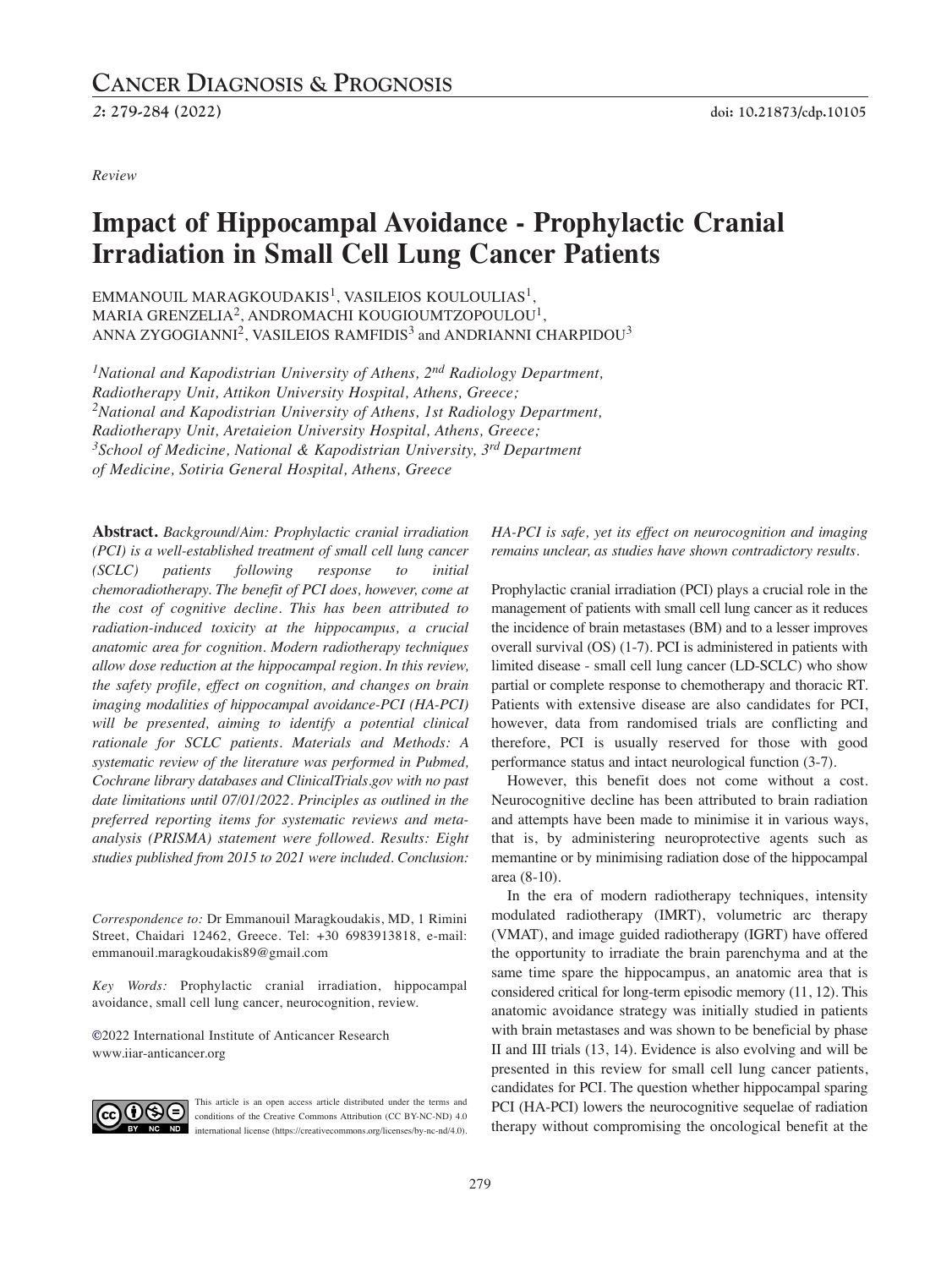avoidance area is yet to be addressed. Moreover, should this benefit exist, issues related to feasibility, access to treatment, and cost effectiveness remain to be studied.

## **Materials and Methods**

*Search methods:* A systematic review of the literature was performed in Pubmed, Cochrane library databases and ClinicalTrials.gov with no past date limitations until 07/01/2022. Our report followed the principles as outlined in the preferred reporting items for systematic reviews and meta-analysis (PRISMA) statement (Figure 1) (15).

*Search terms included:* Prophylactic cranial irradiation, hippocampal avoidance, hippocampal sparing, hippocampus, hippocampal avoidance prophylactic cranial irradiation, small cell lung cancer. We considered further references from the articles that were included.

*Types of studies:* Studies in English language from peer-reviewed journals.

*Types of participants:* SCLC patients.

*Types of intervention:* HA-PCI vs. PCI.

*Types of outcomes:* Safety profile, neurocognitive decline, effects on imaging modalities: magnetic resonance imaging (MRI) and positron emission tomography (PET), survival, and quality of life.

## **Results**

*Number and type of studies:* Eight studies published from 2015 to 2021 have been included: Two are phase III trials, one phase II trial, one prospective trial, three retrospective trials, and one secondary analysis of a prospective trial.

*Clinical studies:* Four studies assessed the neurocognitive effect with two of them directly comparing HA-PCI *vs.* standard PCI. Two studies focused on the safety profile and risk of developing metastases at the hippocampal area. Anatomic and functional imaging studies: Three studies focused on the changes observed in imaging modalities (MRI and PET) following HA-PCI. Ongoing studies: a phase II and a phase III trial are still ongoing, results are pending. All studies are included below (Table I).

*Safety profile and neurocognition effect of HA-PCI:* In theory, reduced radiation dose at the hippocampi increases the risk of recurrence within this area. The safety profile of HA-PCI has been evaluated by two studies, whereas the effect on neurocognition has been assessed by three studies:

Kundapur *et al.* retrospectively reviewed the incidence of brain metastases (BM) at the hippocampal area of SCLC patients, either at presentation or after whole brain radiation therapy (WBRT), both prophylactic and therapeutic (16). The aim was to assess the risk of hippocampal metastases (HM) and to evaluate whether WBRT has any effect on the incidence of HM. They reviewed 70 patients, 59 of them had BM at presentation, with 3 of them (5%) presenting with *de novo* HM, and 20 had BM progression following WBRT, with 1 of them (5%) experiencing HM. The authors did not find any clinical factors correlating with HM incidence.

Redmond *et al.* prospectively evaluated the effect of HA-PCI in LD-SCLC patients on neurocognitive status, brain recurrence patterns, overall survival (OS) and progression free-survival (PFS) (17). Total dose was 25 Gy in 10 fractions. Dosimetry requirements were as below: mean hippocampus dose below 8 Gy and for ≥90% of the brain to receive 90% of the prescribed dose. Hopkins Verbal Learning Test-Revised Delayed Recall (HVLT-R) at baseline and at 6 months following radiotherapy was used to assess neurocognitive decline. Twenty patients underwent HA-PCI, with two patients (10%) developing a metastasis in the underdosed brain region. Both patients recurred also in fully radiated brain regions. The decline of the HVLT-R score was 0.38 *vs.* 1 of standard PCI as defined by RTOG 0212 (*p=*0.15, power: 18% for 1-sided 0.05-level test with SD 3.6) suggesting a potential benefit in neurocognition.

Dios *et al.* prospectively assessed the cognitive benefit of HA-PCI through a phase III PREMER trial that randomised 118 patients undergoing PCI. Sixty received PCI and 58 received HA-PCI (18, 19). IMRT/VMAT techniques were applied to a total dose of 25 Gy in 10 fractions. The dose at the HA was minimised to a D100 of 8.4 Gy and a maximum dose of 14.5 Gy. The investigators found a statistically significant difference in the decline of the free delayed recall in PCI *vs.* HA-PCI as assessed by free and cued selective reminding test (FCSRT) at 3 months (21.7 *vs.* 5.1%; *p=*0.01), at 6 months (32.6 *vs.* 7.3%; *p=*0.008), at 12 months (18.5 *vs.* 3.8%, *p=*0.09), and at 24 months (14.2% *vs.* 47.6%).

The most recent study addressing the neurocognitive effect of HA-PCI, published in 2021 by Belderbos *et al.*, is a phase III trial that randomised 168 patients with either limited or extensive SCLC and no disease progression following chemoradiotherapy, to receive HA-PCI or non-HA-PCI, 25 Gy in 10 fractions (20). With a median follow up of 24.8 months, the authors did not find a significant difference in failure on HVLT-R Total recall at 4 months between the two groups (29% in the non-HA-PCI *vs.* 28% in the HA-PCI,  $p=1.000$ ). Similarly, no significant changes were observed on all the other neurocognitive assessment tools. Brain metastasis incidence at 2 years and OS were similar between the two groups.

Finally, Vees *et al.* studied the impact of HA-PCI in patients with LD-SCLC administered concurrently with the second cycle of chemotherapy and thoracic RT as part of SAKK 15/12, a multicenter phase II trial (21). The investigators assessed neurocognitive function (NCF), brain metastases-free survival (BMFS) and OS. Among 38 patients with evaluable NCF tests, 34.2% and 48.5% showed no NCF decline at 6 and 12 months, respectively. BMFS and OS was 84.2% and 87.7% at 12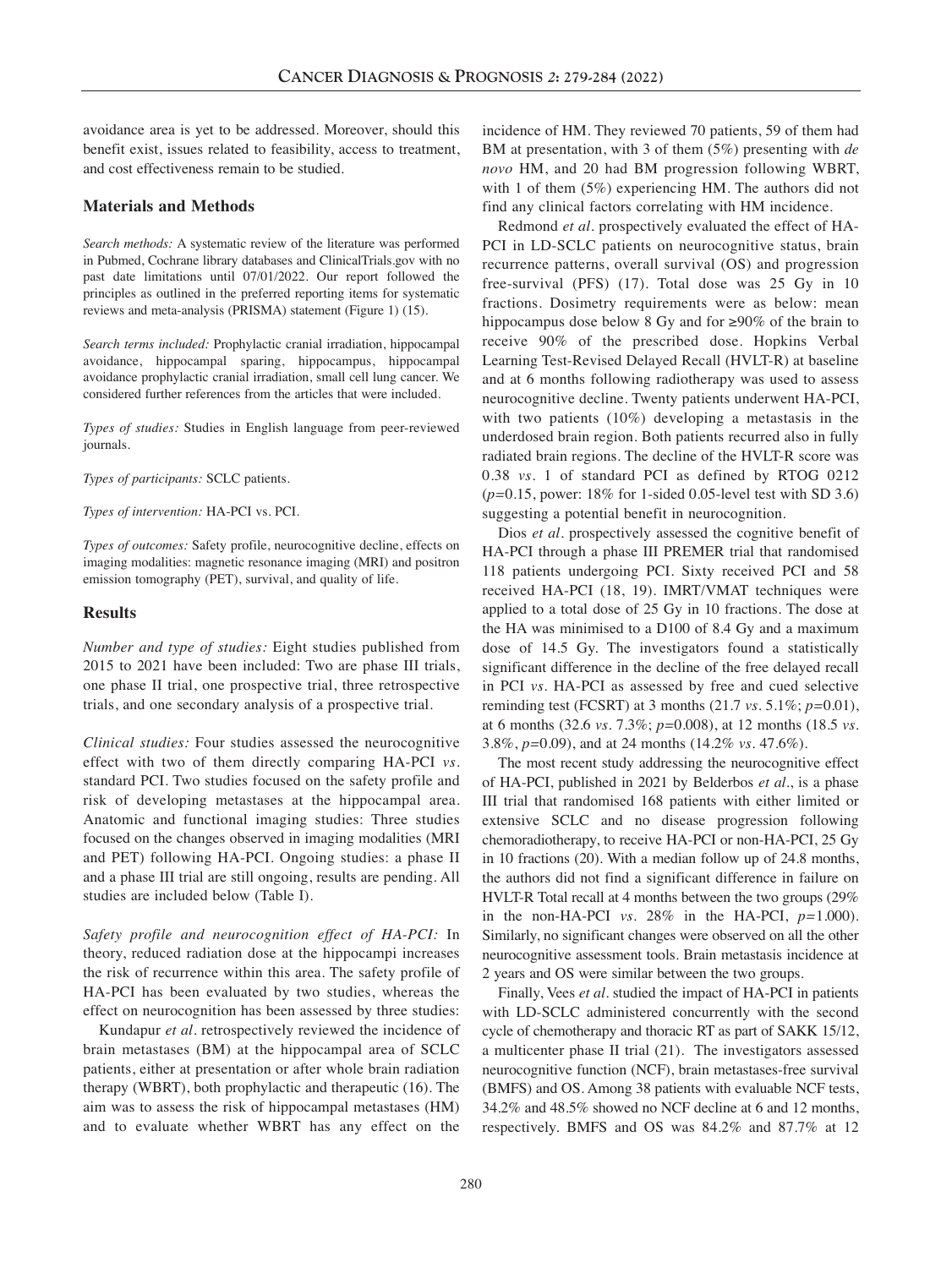

Figure 1. *Methodology according to PRISMA 2020 guidelines: PRISMA 2020 flow diagram (15).*

months, respectively. The commonest grade  $\geq 3$  acute events were related to blood cell dyscrasias [anaemia (21.4%), febrile neutropenia (19.1%)] and fatigue (14.3%). The authors concluded that the percentage of patients receiving early HA-PCI with no NCF decline was similar to that reported in patients receiving late PCI without HA suggesting that early HA-PCI in this particular group of patients is a possible option.

*Imaging studies:* El Chammah *et al.* studied the impact of HA-PCI *vs.* PCI in SCLC patients on <sup>18</sup>F-fluoro-deoxy-glucose positron emission tomography/computed tomography (<sup>18</sup>F-

FDG PET/CT). The authors retrospectively assessed SCLC patients, candidates for PCI (22). Half of them received HA-PCI. Timing of <sup>18</sup>F-FDG PET/CT was from up to 144.5 days before and up to 383 days after PCI. Using SUVmean of brainstem as reference for SUV Ratio (SUVR) for various anatomic regions of the brain, including the hippocampi, SUVR was compared before and after PCI. The investigators found a significant decrease in hippocampi metabolism for those who received standard PCI (*p=*0.033) *vs.* HA-PCI (*p=*0.783) suggesting that in the area of interest, metabolic activity is maintained with HA-PCI.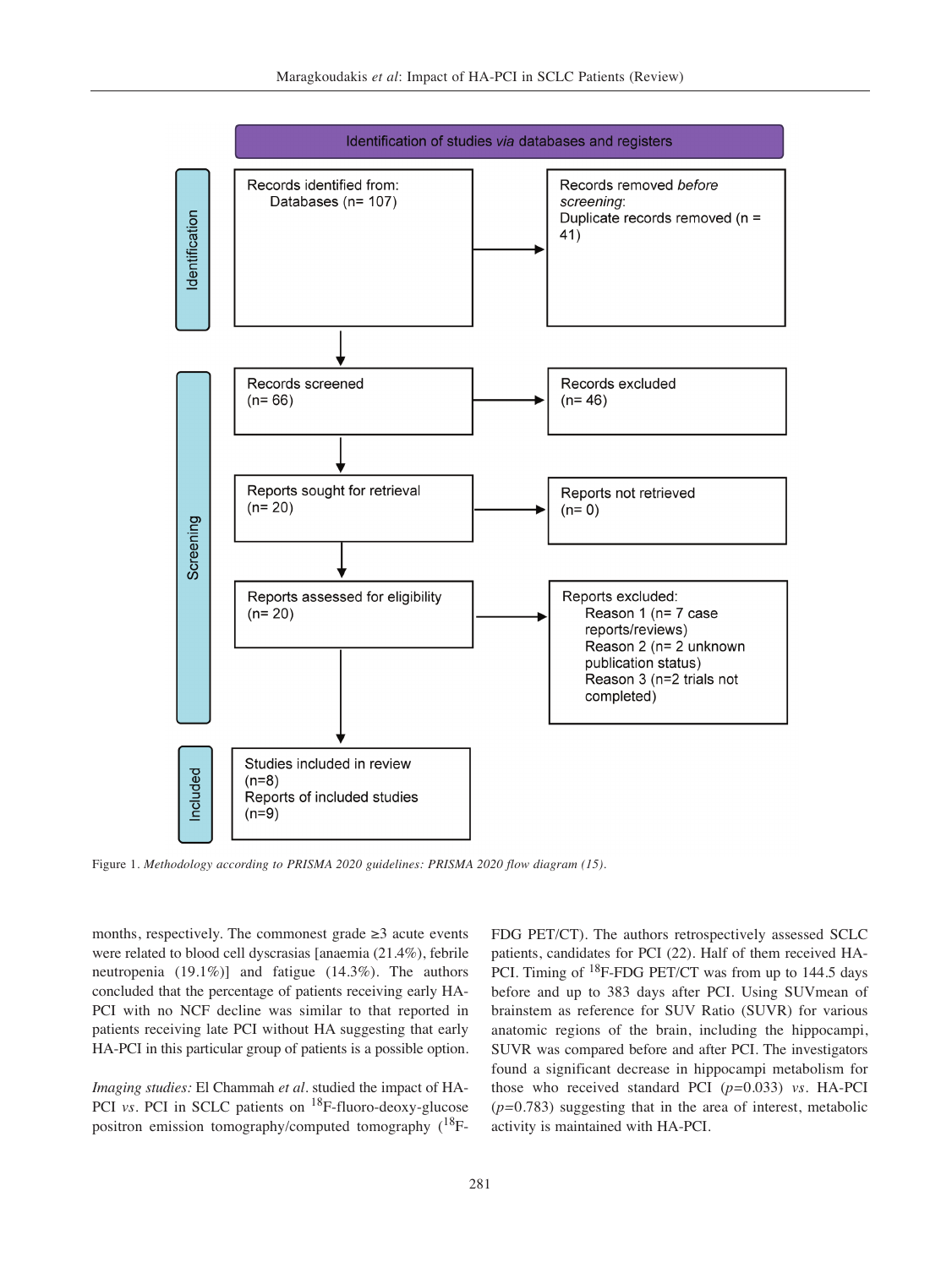| Study                     | Number of<br>patients | Type of<br>study                           | Objective/Primary<br>endpoint                       | Objective/Primary<br>endpoint<br>achieved | Neurocognitive<br>test | Follow up<br>assessment<br>(months) |
|---------------------------|-----------------------|--------------------------------------------|-----------------------------------------------------|-------------------------------------------|------------------------|-------------------------------------|
| Kundapur et al. (16)      | 70                    | Retrospective                              | Safety profile                                      | Yes                                       | N/A                    | N/A                                 |
| Redmond et al. (17)       | 20                    | Prospective                                | Neurocognitive benefit                              | Yes                                       | <b>HVLT-R</b>          | 6                                   |
| Dios et al. $(19)$        | 118                   | Phase III RCT                              | Neurocognitive benefit                              | Yes                                       | <b>FCSRT</b>           | 3, 6, 12, 24                        |
| Belderbos et al. (20)     | 168                   | Phase III RCT                              | Neurocognitive benefit                              | N <sub>0</sub>                            | $HVLT - R$             | 4                                   |
| Chammah et al. (22)       | 22                    | Retrospective                              | Effect on metabolic FDG<br>activity (PET)           | Yes                                       | N/A                    | up to $13$                          |
| Mayinger et al. (23)      | 18                    | Retrospective                              | Effect on white matter<br>changes (MRI)             | N <sub>0</sub>                            | N/A                    | 7                                   |
| Gui et al. (24)           | 22                    | Secondary analysis<br>of prospective trial | Effect on brain volume<br>(MRI)/neurocognition      | N <sub>0</sub>                            | <b>HVLT-R</b>          | 6                                   |
| Vees <i>et al.</i> $(21)$ | 38                    | Phase II                                   | Neurocognitive effect of<br>concurrent chemo/HA-PCI | Yes                                       | $HVLT - R$             | 1, 6, 12                            |

Table I*. Studies addressing the impact of HA-PCI.*

RCT: Randomised control trial; FDG: Fluorodeoxyglucose; PET: positron emission tomography; MRI: magnetic resonance imaging; HA-PCI: hippocampal avoidance – prophylactic cranial irradiation; HVLT-R: Hopkins verbal learning test-revised; FCSRT: free and cued selective reminding test; N/A: not applicable.

Mayinger *et al.* retrospectively compared brain MRI scans between SCLC patients who received HA-PCI (n=9) and PCI without HA (non-HA-PCI) (n=9) (23). The authors assessed the severity of white matter changes, indicative of worsening leukoencephalopathy according to Fazekas classification scale, before and after radiotherapy to the brain. Pre-treatment and post-treatment scans were compared. A significant increase in Fazekas score was demonstrated in the HA-PCI group, whilst in the non-HA-PCI group no difference was observed. In terms of dosimetry parameters, median Dmax was higher in the HA-PCI group *vs.* non-HA-PCI group, as were V26 Gy values, respectively.

Finally, Gui *et al.* performed a secondary analysis, based on another study, in regard to whole brain volume loss and its possible association with neurocognitive decline following HA-PCI for limited SCLC (24). The investigators found that following HA-PCI, a significant decrease in whole brain volume was observed, reaching a maximum at 18 months. This reduction was associated with verbal memory decline 6 months after HA-PCI, as measured by the Hopkins verbal learning testrevised (HVLT-R). This study was the first to correlate brain volume loss and neurocognitive decline.

#### **Discussion**

It appears that HA-PCI is a safe treatment option in terms of BM recurrence risk in the underdosed region. The initial evidence regarding safety was not robust and results from small, non-comparative studies were conflicting. Redmond *et al.* concluded that there is a risk of metastasis in the avoidance area, as 2 out of 20 patients developed secondaries in this area. It should be noted though, that both patients recurred also in fully radiated regions of the brain and no neurologic death was attributed to progression of these hippocampal metastases (HM) (17). On the other hand, Kundapur *et al.* concluded that the risk of SCLC patients developing *de novo* HM is small, with the risk of failure following WBRT at the HA being smaller, suggesting that the risk of relapse probably remains small even after HA-WBRT and therefore, despite the small number of patients, the results are in favour of an initial safety profile for clinical trials to be planned (16). The issue of safety was enlightened further, and more robust evidence came from Belderbos *et al.* phase III trial that showed similar BM incidence and OS compared to standard PCI, indicating that HA-PCI is a safe treatment option (20).

The benefit of HA-PCI on neurocognition is not clear as results from two phase III trials are conflicting (18-20). Although PREMER trial did show a statistically significant difference in decline of FCSRT between the two arms favouring HA-PCI, which was maintained even at 24 months, this was not confirmed by Belberdos *et al.* HA-PCI did not appear to have a negative effect on neurocognition compared to standard PCI as shown by all the comparative studies.

Results from imaging studies are mixed and therefore, no clear conclusion can be reached in favour or against HA-PCI. Although HA-PCI resulted in the preservation of metabolic FDG activity of the hippocampi and this could theoretically explain a positive effect on neurocognition, studies addressing MRI changes, concluded that it led to a reduction in whole brain volume along with worsening neurocognition, as shown from a secondary analysis of another trial for patients who underwent HA-PCI (24). This was not, however, compared to standard PCI. Moreover, a statistically significant increase in Fazekas score was observed from a retrospective analysis following HA-PCI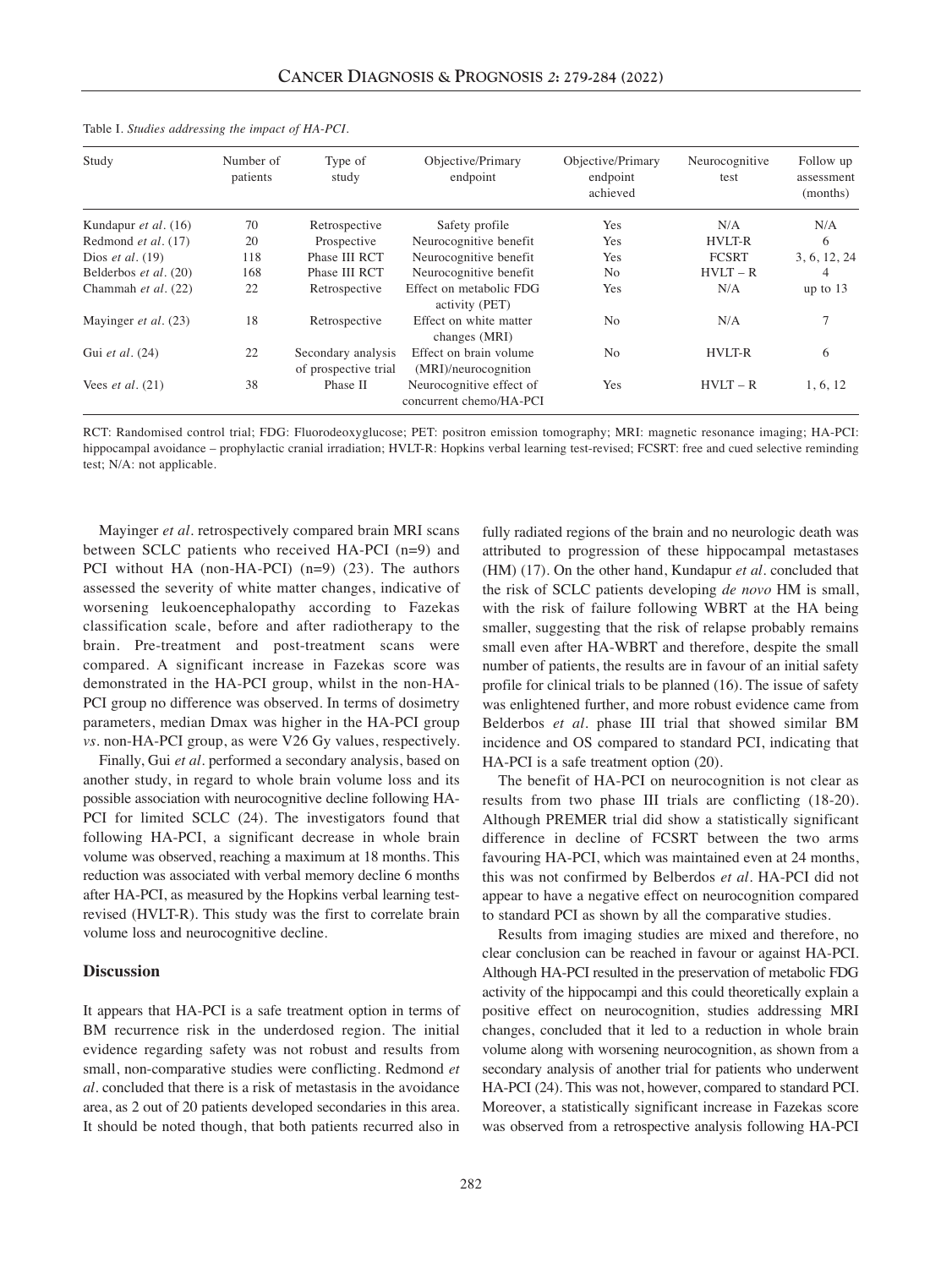*vs.* standard PCI, indicating worsening leukoencephalopathy (23). These results could be partly explained from discrepancies in dosimetric parameters between the two techniques. Traditionally, standard PCI is a 3D lateral opposed field technique, whereas HA-PCI is an IMRT/VMAT inverse planning technique. In HA-PCI, reduction of radiation to the hippocampi comes at the cost of increased maximum radiation dose to other areas of the brain, something that could potentially have a negative effect on neurocognition. Similar dosimetric discrepancies have been reported in previous studies assessing HA-WBRT with therapeutic intent. Possible correlation between these parameters and their effect on white matter changes needs further evaluation (23). NCT02906384 is an ongoing randomised phase II study observing functional MRI changes and memory preservation following HA-PCI that will shed more light and results are yet to be published.

In conclusion, apart from the safety profile of HA-PCI, it is difficult to reach a conclusion on the effect it has on the brain, both on imaging and more importantly on neurocognition. This is due to multiple reasons related to the aforementioned studies. First of all, various cognitive assessment tools were used and therefore, direct comparison of the studies was not possible. Similarly, even in studies with the same cognitive assessment tests (HVLT-R delayed recall), definition of failure, timing of assessment, and follow up differed. In addition, the population of SCLC patients is very inhomogeneous, especially in regard to baseline cognition status, and this poses a challenge when it comes to trial design and interpretation of results. Finally, issues related to contouring of targets and organs at risks as well as treatment planning need to be addressed so as to design future trials with common contouring and planning criteria that could facilitate comparison of larger patient population. Towards this direction, NRG Oncology contouring atlas for hippocampal sparing for the RTOG 0933 trial could be used as a reference. More robust criteria in terms of conformity, dose constraints, and dose distribution would also serve the purpose.

At present, NRG CC003 (NCT02635009, V. Gondi) is the only ongoing phase II/III trial addressing the issue of HA-PCI. After completing accrual of phase IIR part enrolling 182 patients and evaluating the results, the trial is now recruiting patients to its phase III component.

Hippocampal avoidance - prophylactic cranial irradiation appears to be a safe option for the group of SCLC patients, whose management includes prophylactic irradiation of the brain. Hopes regarding preservation of cognition mostly lie on the ongoing randomised trials. Should these trials provide with stronger evidence of its potential benefit, this may lead to significant change of current practice in the future.

# **Conflicts of Interest**

The Authors have no conflicts of interests to declare in relation to this study.

## **Authors' Contributions**

Conceptualisation: Emmanouil Maragkoudakis, Vasileios Kouloulias, methodology: Emmanouil Maragkoudakis, Vasileios Kouloulias, investigation: Emmanouil Maragkoudakis, Maria Grenzelia, writing-original draft preparation: Emmanouil Maragkoudakis, Maria Grenzelia, Andromachi Kougioumtzopoulou, writing-review and editing: Emmanouil Maragkoudakis, Vasileios Kouloulias, Anna Zygogianni, George Ramfidis, Andrianni Charpidou, supervision: Vasileios Kouloulias, Anna Zygogianni, George Ramfidis, Andrianni Charpidou. All Authors have read and agreed to the published version of the manuscript.

# **References**

- 1 Aupérin A, Arriagada R, Pignon JP, Le Péchoux C, Gregor A, Stephens RJ, Kristjansen PE, Johnson BE, Ueoka H, Wagner H and Aisner J: Prophylactic cranial irradiation for patients with small-cell lung cancer in complete remission. Prophylactic Cranial Irradiation Overview Collaborative Group. N Engl J Med *341(7)*: 476-484, 1999. PMID: 10441603. DOI: 10.1056/ NEJM199908123410703
- 2 Patel S, Macdonald OK and Suntharalingam M: Evaluation of the use of prophylactic cranial irradiation in small cell lung cancer. Cancer *115(4)*: 842-850, 2009. PMID: 19117355. DOI: 10.1002/cncr.24105
- 3 Eze C, Roengvoraphoj O, Niyazi M, Hildebrandt G, Fietkau R, Belka C and Manapov F: Treatment response and prophylactic cranial irradiation are prognostic factors in a real-life limiteddisease small-cell lung cancer patient cohort comprehensively staged with cranial magnetic resonance imaging. Clin Lung Cancer *18(4)*: e243-e249, 2017. PMID: 28065620. DOI: 10.1016/j.cllc.2016.11.005
- 4 Sharma S, McMillan MT, Doucette A, Cohen RB, Berman A, Levin W, Simone CB 2nd and Shabason J: Effect of prophylactic cranial irradiation on overall survival in metastatic small-cell lung cancer: a propensity score-matched analysis. Clin Lung Cancer *19(3)*: 260-269.e3, 2018. PMID: 29358031. DOI: 10.1016/j.cllc.2017.12.003
- 5 Bang A, Kendal WS, Laurie SA, Cook G and MacRae RM: Prophylactic cranial irradiation in extensive stage small cell lung cancer: outcomes at a comprehensive cancer centre. Int J Radiat Oncol Biol Phys *101(5)*: 1133-1140, 2018. PMID: 29908788. DOI: 10.1016/j.ijrobp.2018.04.058
- 6 Slotman B, Faivre-Finn C, Kramer G, Rankin E, Snee M, Hatton M, Postmus P, Collette L, Musat E, Senan S and EORTC Radiation Oncology Group and Lung Cancer Group: Prophylactic cranial irradiation in extensive small-cell lung cancer. N Engl J Med *357(7)*: 664-672, 2007. PMID: 17699816. DOI: 10.1056/NEJMoa071780
- 7 Takahashi T, Yamanaka T, Seto T, Harada H, Nokihara H, Saka H, Nishio M, Kaneda H, Takayama K, Ishimoto O, Takeda K, Yoshioka H, Tachihara M, Sakai H, Goto K and Yamamoto N: Prophylactic cranial irradiation *versus* observation in patients with extensive-disease small-cell lung cancer: a multicentre, randomised, open-label, phase 3 trial. Lancet Oncol *18(5)*: 663-671, 2017. PMID: 28343976. DOI: 10.1016/S1470-2045(17)30230-9
- 8 Wolfson AH, Bae K, Komaki R, Meyers C, Movsas B, Le Pechoux C, Werner-Wasik M, Videtic GM, Garces YI and Choy H: Primary analysis of a phase II randomized trial Radiation Therapy